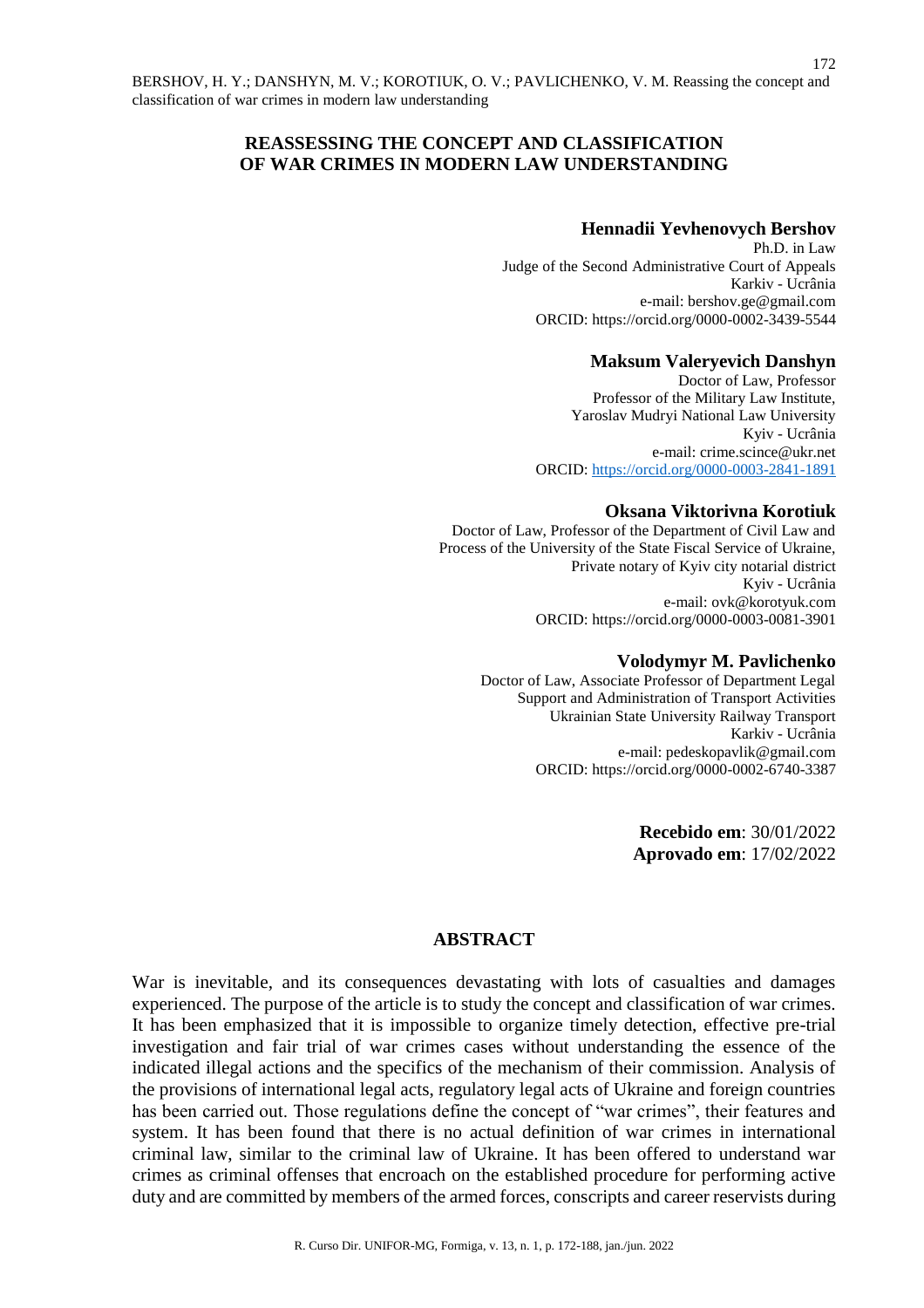173

reserve training, as well as their accomplices and other persons specified by law. It has been established that the criminalistics classification of war crimes allows us to form the appropriate forensic methods, to choose the right direction, means, tactics and investigation plan. The authors have accomplished criminalistics classification of war crimes according to a mixed criterion, which is stipulated by such criminal and forensic significant features of the indicated criminal offenses, as the characteristics of the offender's personality, direction, situation and methods of commission.

**Keywords:** war crimes; military crimes; criminal offenses; criminal and legal features; criminalistics classification; performance of active duty.

# **REAVALIANDO O CONCEITO E CLASSIFICAÇÃO DE CRIMES DE GUERRA NO ENTENDIMENTO DA LEI MODERNA**

### **RESUMO**

A guerra é inevitável e suas consequências devastadoras com muitas baixas e danos sofridos. O objetivo do artigo é estudar o conceito e a classificação dos crimes de guerra. Enfatizou-se que é impossível organizar a detecção oportuna, investigação pré-julgamento eficaz e julgamento justo de casos de crimes de guerra sem compreender a essência das ações ilegais indicadas e as especificidades do mecanismo de sua comissão. Foi realizada uma análise das disposições de atos jurídicos internacionais, atos jurídicos regulamentares da Ucrânia e de países estrangeiros. Esses regulamentos definem o conceito de "crimes de guerra", suas características e sistema. Verificou-se que não existe uma definição real de crimes de guerra no direito penal internacional, semelhante ao direito penal da Ucrânia. Ofereceu-se entender os crimes de guerra como delitos que infringem o procedimento estabelecido para o exercício da ativa e são cometidos por membros das forças armadas, recrutas e reservistas de carreira durante o treinamento da reserva, bem como seus cúmplices e outras pessoas especificadas em lei. Ficou estabelecido que a classificação criminalística dos crimes de guerra nos permite formar os métodos forenses adequados, escolher a direção, os meios, as táticas e o plano de investigação corretos. Os autores realizaram a classificação criminalística dos crimes de guerra segundo um critério misto, que é estipulado por características penais e forenses significativas das infrações penais indicadas, como as características da personalidade do infrator, direção, situação e métodos de cometimento.

**Palavras-chave**: crimes de guerra; crimes militares; infrações penais; características penais e jurídicas; classificação criminalística; desempenho da ativa.

## **1 INTRODUCTION**

Transitional justice is beginning to opportunities and spaces for consensus in which conflicts have historically broken the peace, breach of the human rights of victims of war to be dealt; and they have distanced themselves from the ideal of justice, reparation and truth. It is therefore, we have created conducive legal mechanisms to punish crimes unpunished and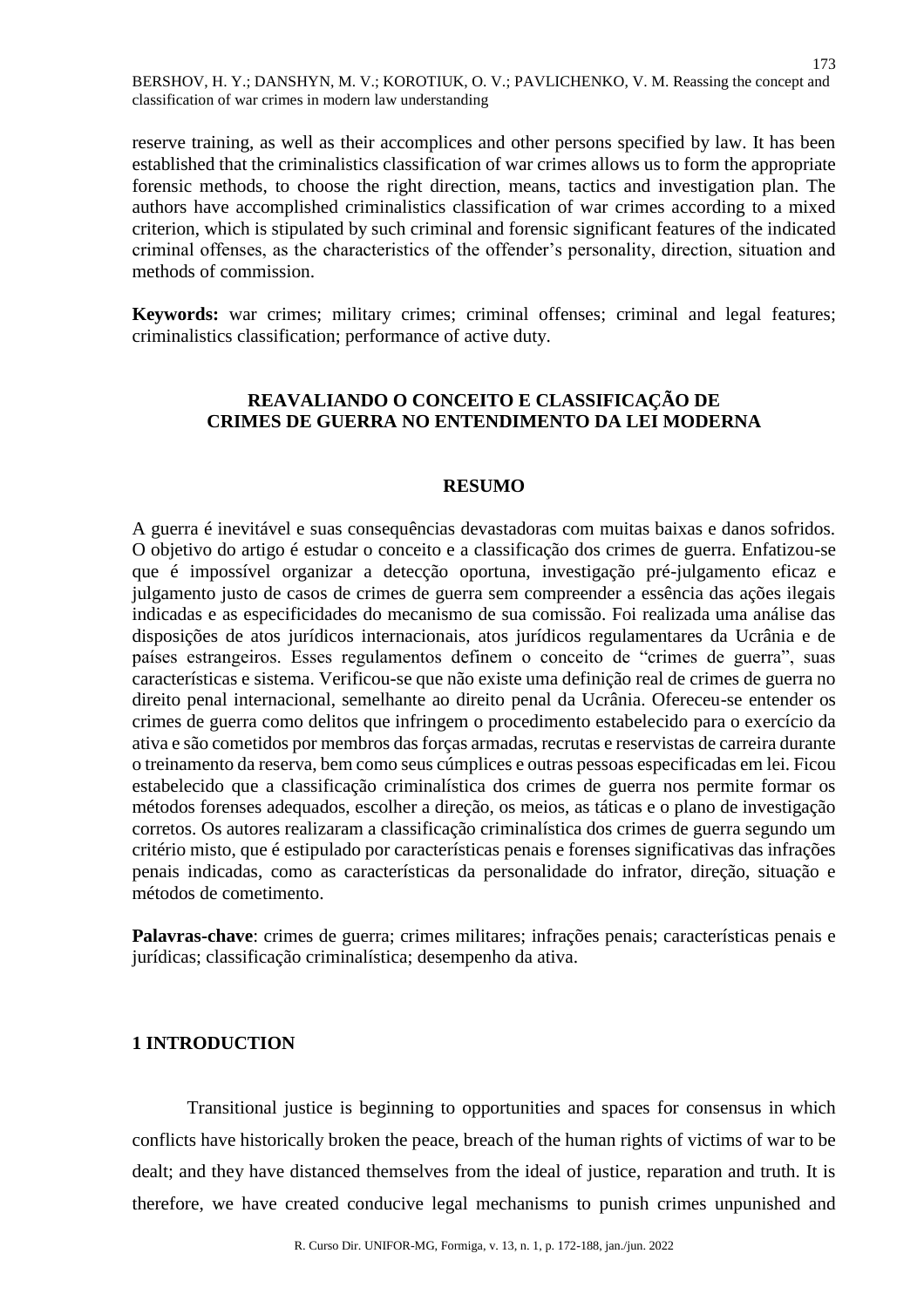achieve effective reconciliation, investigate the events, the participants, the actions or omissions made, to exalt human dignity and identify individual responsibilities and collective (Ventura, 2016). Ukraine's national security policy is aimed at protecting the fundamental values defined by the Constitution and laws of Ukraine – independence, territorial integrity and sovereignty, dignity, democracy, human rights and freedoms, rule of law, welfare, peace and security. At the same time, the current threat to Ukraine's national security is Russia's aggressive actions aimed at seizing territory, depleting the Ukrainian economy and undermining socio-political stability, which have led to intensified migration processes due to hostilities, operation of illegal armed groups and crime rate growth, as well as manifestations of separatism and terrorism (on the decision of the National Security and Defense Council of Ukraine, 2020 *apud* BILOUS, 2018, p. 40-41). The growth of criminal offenses' rate against the established system of performing active duty (military criminal offenses) negatively affects the situation and level of national security under such conditions.

In the context of the above, one of the important tasks of the state is both to ensure the security of the state through timely and high-quality normative and legal regulation of this sphere of public life, in particular to properly organize the performance of active duty and to prevent any violations of the established procedure of performing active duty, as well as their detection and investigation in case of commission of relevant criminal offenses. At the same time, the effectiveness of the pre-trial investigation of war crimes directly depends on the compliance with the proper legal procedure established by the criminal procedural legislation and the use of all possibilities of forensic support of such activities. Thus, it is necessary to actively use modern achievements in science and technology, in particular criminalistics along with clear and strict compliance with the requirements of the law in the activities of detecting and investigating illegal acts in the field of performing active duty. Criminalistics is rightly considered a science that performs a security function within criminal proceedings, because it really "ensures" practical activities by providing arsenal of tools, techniques, methods of pretrial investigation to investigators, operative officers, prosecutors and other participants in criminal proceedings; thus, filling the procedural form defined by criminal procedural law with effective and efficient content (SHAPOVAL, 2015, p. 194-195). However, proper forensic support for the investigation of criminal offenses against the established procedure of performing active duty is impossible without a clear understanding of the concept and classification of war crimes.

Scientific novelty of the research consists in the fact that taking into account the criminal and legal features of criminal of fenses against the established procedure of performing active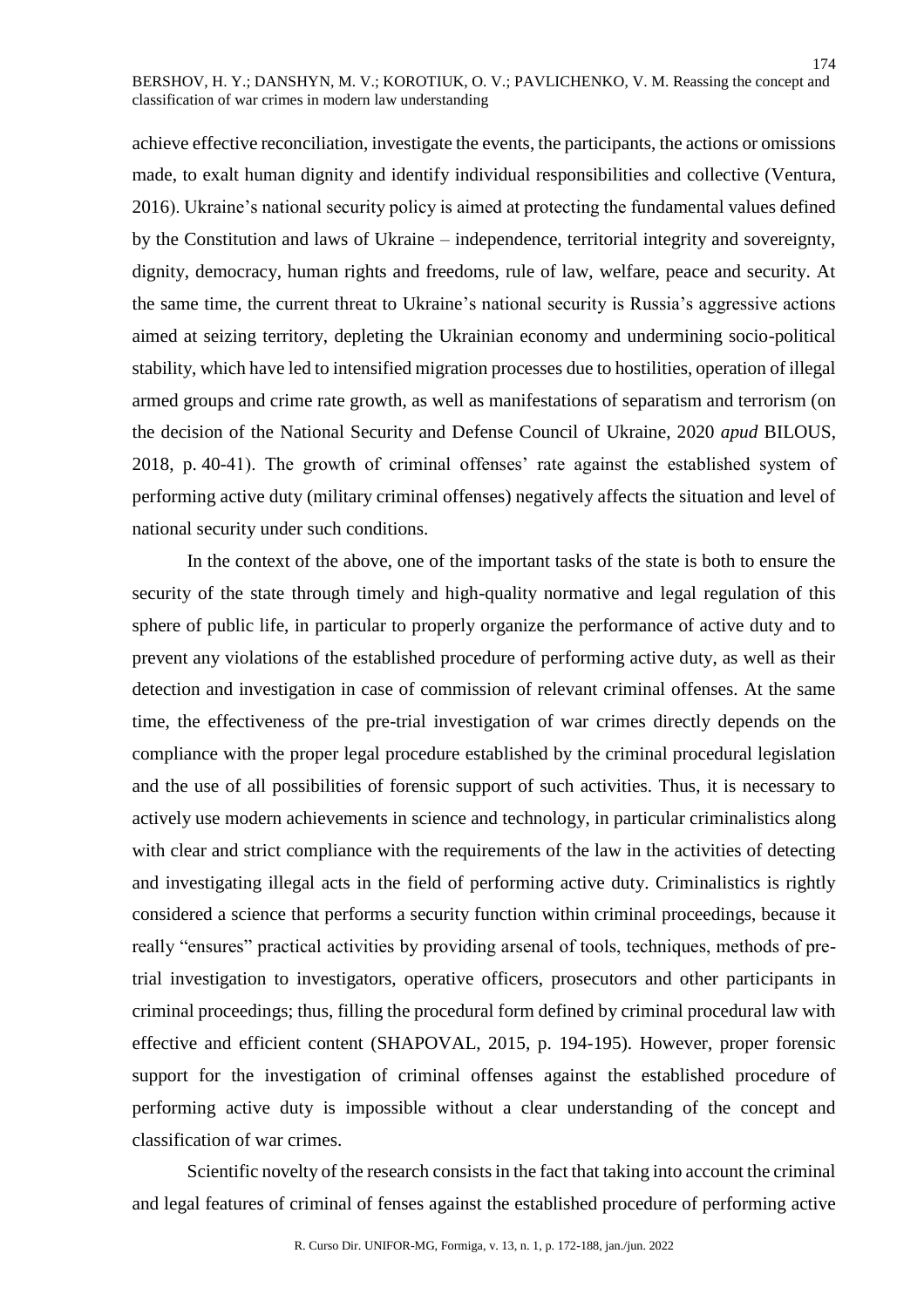duty, the authors have defined the concept of war crimes; have carried out the classification of war crimes according to such criteria as the offender's personality, direction, situation, methods of commission.

# **2 LITERATURE REVIEW**

The issues about the concept, nature, system of war crimes and sentencing of the members of the armed forces, as well as their relationship with war crimes have been repeatedly studied in the works of both domestic and foreign scholars. In particular:

- V. Davydenko (2015) formed forensic characteristics, recommendations on the organization of the investigation of certain types of war crimes, taking into account the situational approach and tactics of investigative (search) actions while investigating the indicated illegal actions;
- Ya. S. Kulkina (2016) presented comparative characteristics of war crimes in Ukraine and foreign countries (on the example of the Art. 414 of the Criminal Code of Ukraine);
- theoretical and applied aspects of war crimes were covered by M. I. Karpenko, V. K. Matviychuk (2019), T. B. Nikolaienko (2019), S. O. Karytonov (2019);
- the specifics of criminal procedural activity within criminal proceedings on certain war crimes were determined by M. Z. Lutsiv (2020);
- criminological analysis of certain war crimes was carried out by Ye. M. Pashchenko (2021);
- the issues of the relationship between war and military crimes within international and national law was studied by T.S. Sadova (2021).

Certain aspects of the definition of war and military crimes, the identification of their features and the elucidation of the mechanism of their commission are also of great interest among foreign scholars. For example, the study "Magnetic Resonance Spectroscopy of Studying Social Misconduct, Psychopathy and Violent Crimes among Army Conscripts" is of particular interest. The emphasis of this study is the fact that comprehensive research of the offender's personality performing compulsory military service and committing criminal offenses of a violent nature is possible not only with the help of criminological and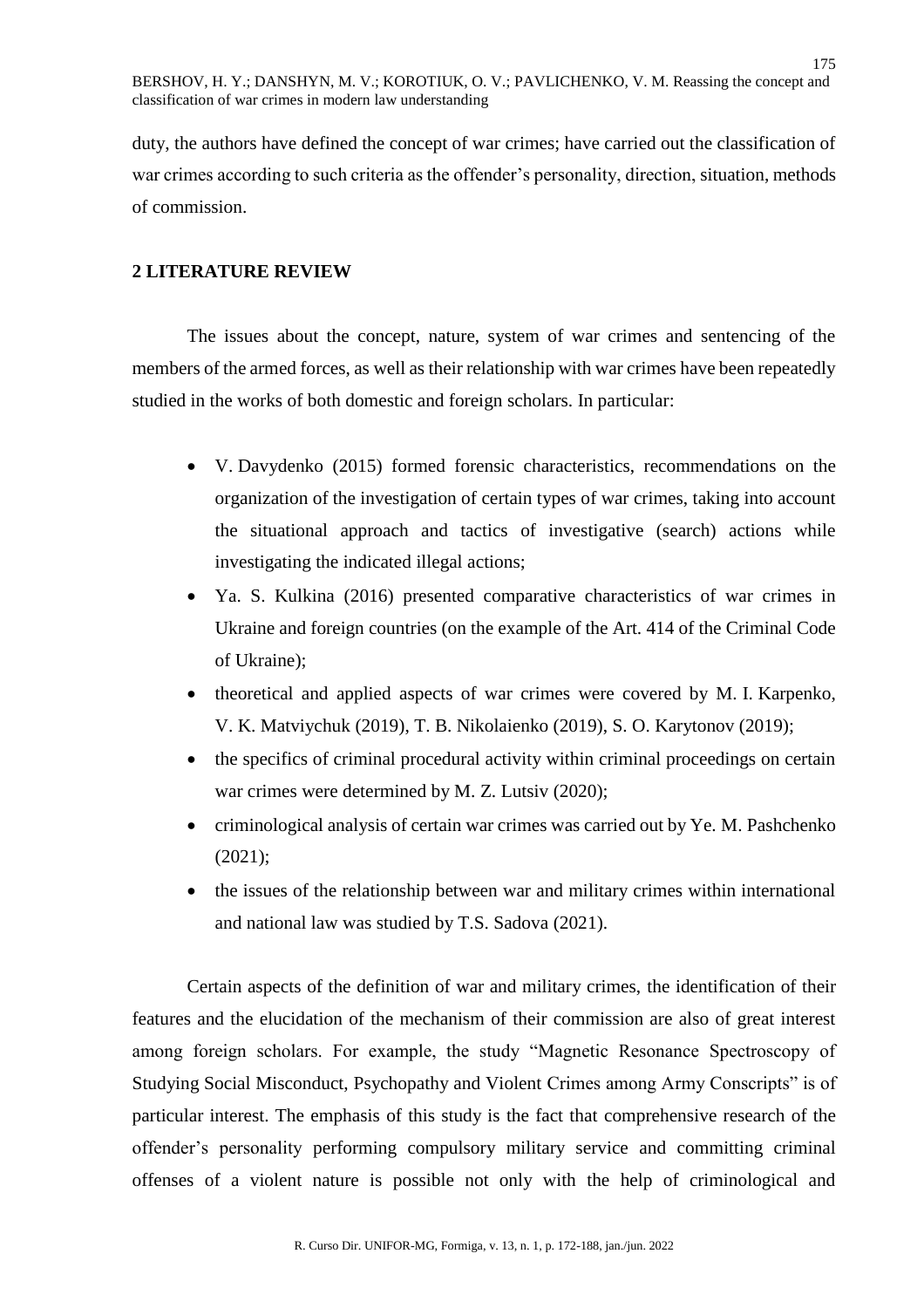psychological analysis of personality, but also neurovisualization. The specified methods allow conducting a comprehensive study of the offender from members of the armed forces for anomalies associated with antisocial personality disorder (APD), high rates of psychopathy and violent behavior, as well as to determine their impact on the formation of intent to commit violent war crimes (BASOGLU *et al.*, 2008).

In addition, it is worth noting the following scientific developments of foreign scholars in the researched field, namely:

- W. Fenrick (2015) considers war crimes along with genocide, crimes against humanity and aggression, as major international crimes;
- Chehtman (2018) analyzes the revisionist theory of just war and the concept of war crimes;
- W. Cheah (2018). draws attention to the need for a clearer and more comprehensive approach to malicious desertion within international humanitarian law, in particular the need to take into account the realities of malicious desertion, its various variants and the difficulty of distinguishing between prisoners of war and military absentees;
- Raising the issue of war crimes charges in the UK A., Williams (2020) in order to ensure a fairer investigation process, offers to admit three main tenets: norms regulating individual and systemic conduct in a military conflict are relatively indisputable; the state has a duty for the investigation, which is not disputable, in case of suspicion of a violation; any investigation must take into account the context, where it is conducted;
- E. Aaronson and G. Shaffer (2021) based on the theory of transnational public order and recursive law, study the issue of criminalization and note that transnational criminalization processes have fully embraced the legal definition of war crimes;
- W. Pons, J. Lord and M. Stein (2021) analyzing disability, human rights violations and crimes against man, highlight the specifics of both committing war crimes against people with disabilities and bringing people with disabilities to criminal liability for committing war crime;
- D. Marchesi (2021) on the example of the trial of Al Hassan initiated by the International Criminal Court, made an attempt in the scientific article to identify problems related to the material elements of war crimes associated to the denial of judicial guarantees; to warn about hidden dangers under the interpretation of the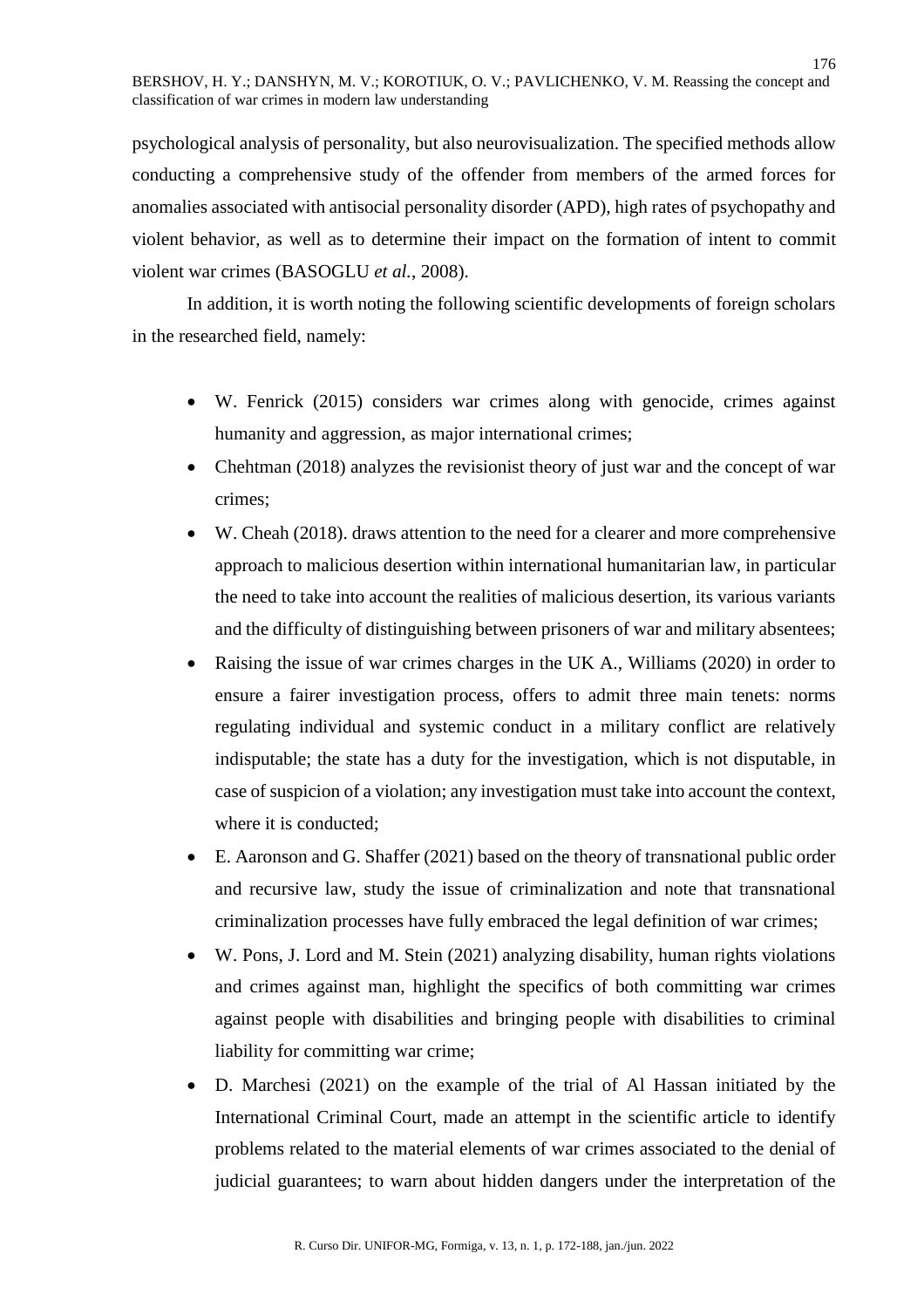specified crimes; to provoke discussion of issues about war crimes related to the denial of judicial guarantees;

177

 C. Simmons (2021) by determining the scope of military jurisdiction for violations of international humanitarian law, emphasizes the difficulty of internationalizing the discussion of military jurisdiction due to differences in national legal traditions.

Undoubtedly, the scientific achievements of these scholars have significantly enriched the understanding of war crimes, which in turn should reduce the scope of difficulties faced by law enforcement and judicial agencies while detecting, investigating and resolving cases of these criminal offenses. However, it should be noted that many issues still remain unresolved or controversial, which undoubtedly have a negative impact both on the development of relevant scientific concepts and law enforcement practice while investigating and prosecuting war crimes.

# **3 PURPOSE AND OBJECTIVES OF THE RESEARCH**

The purpose of this article is in understanding the view and position occupied by the state of Ukraine in accomplishing classification of war crimes. According to the set purpose *the objectives* of the research are: to study scientific approaches to interpret the concept and to distinguish the features of war crimes: to present authors' understanding of the concept of war crimes: to provide the classification of war crimes in accordance with criminal and criminalistics criteria. Really it will a refined propensity in ensuring that the state of Ukraine should classified crimes as it will enable them guarantee its fight and combatting. The notion of classifying crimes is a laudable initiative by the State of Ukraine, but of what use will this classification be of help when concrete measures are not taken in ensuing its recognition.

# **4 METHODOLOGY**

Methods of the research chosen by the authors are related to the set purpose and objectives, in particular they have used both generally philosophical and special methods of scientific cognition.

The dialectical method of cognition allowed us to illustrate the formation of the concept of war crimes and to form a definition of the indicated criminal offenses. The methods of logic assisted to analyze the provisions of regulatory legal acts and scientific approaches to interpret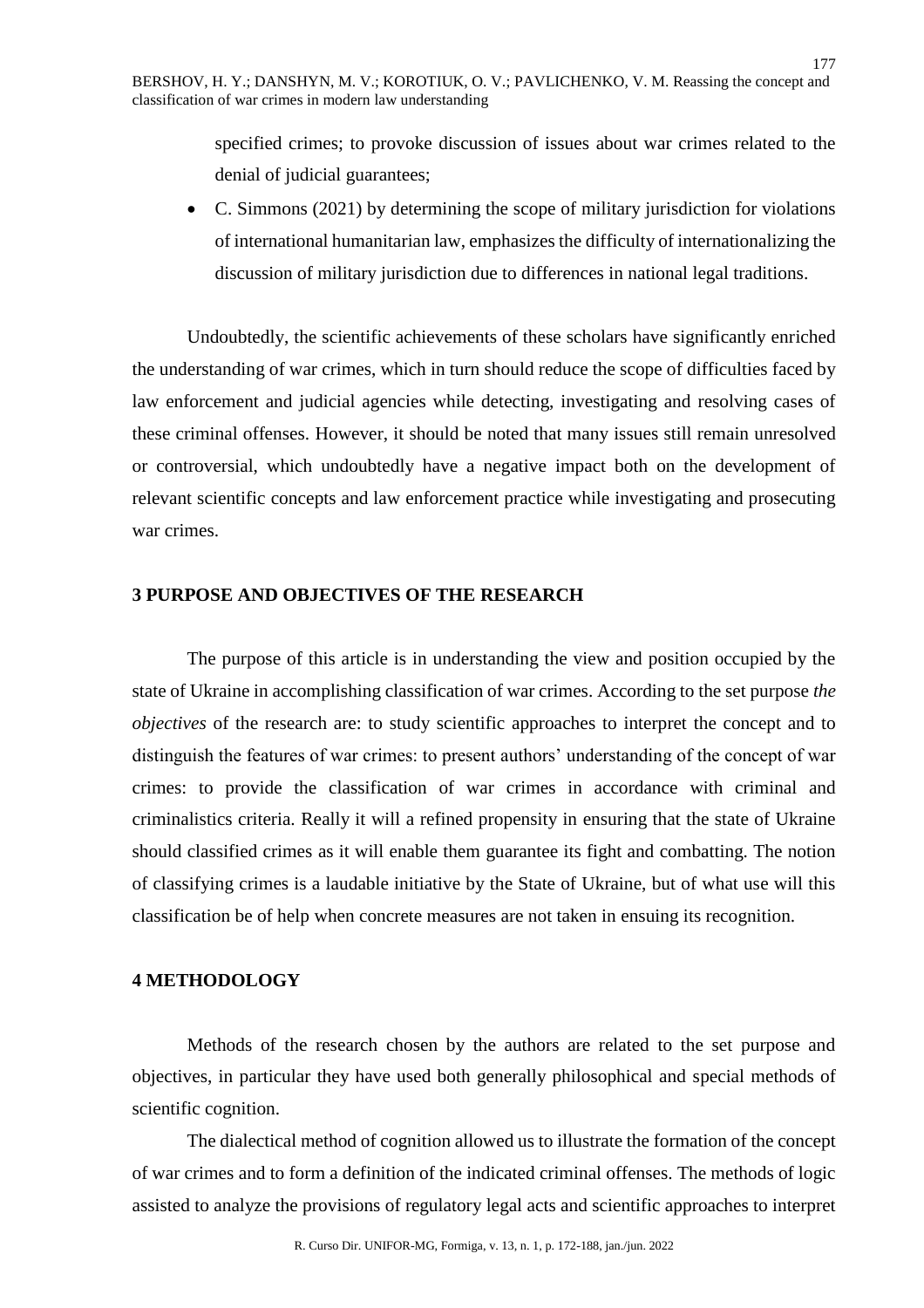the concept of war and military crimes, the characteristics of their features, to determine the role and criteria of criminalistics classification of war crimes. The system and structural method was used while distinguishing criminal and legal features of war and military crimes; implementing criminalistics classification of war crimes according to a mixed criterion, which is stipulated by criminal and legal, forensically significant features of the indicated criminal offenses. The comparative and legal method allowed us to compare the norms of international criminal law, criminal law of Ukraine and foreign countries in terms of defining the concept and system of war crimes.

# **5 RESULTS AND DISCUSSION**

The problem of effective provision of the protection of the person's rights has always existed, and even despite the ratification by Ukraine of a number of international documents that guarantee every person fundamental rights and freedoms. Under these conditions, the key issue should be the development and introduction of an effective legal mechanism for protecting the rights of the aggrieved person in criminal proceedings on the one hand and their updating on the other. This will be evidence that the state as a whole and its law enforcement bodies are ready to fulfill their international obligations (ABLAMSKYI; HLOBENKO; CHYCHA; MARTOVYTSKA; BURLAKA, 2020).

The system of war crimes (as well as any other crimes) is important both theoretical and practical: first, it provides an opportunity to identify the most significant features inherent in war crimes; and second, due to these signs, the latter differ from each other; thirdly, the system of such crimes permits the separation of war crimes from non-military (ordinary or specialcriminal), which is a prerequisite for their proper qualification, which, in turn, embodies the principle of the lawfulness of criminal law. The value of systematizing war crimes lies in their most important and stable functional relationships with various branches of law and allows for legal identification with sectoral legal systems, for example, with administrative and military law, through such logical terms as concepts, judgments and inferences (KHARYTONOV, 2018).

Given that war crimes can only be committed in the course of or in connection with an armed conflict, it would be logical to clarify its nature. Undoubtedly, armed conflict in all its manifestations is a deformation of social relations, accompanied by sharp contradictions, widespread use of weapons, the declining value of human life, rising levels of violence and other crime, which is the root cause of war crimes (TATARYN; KOMISSARCHUK;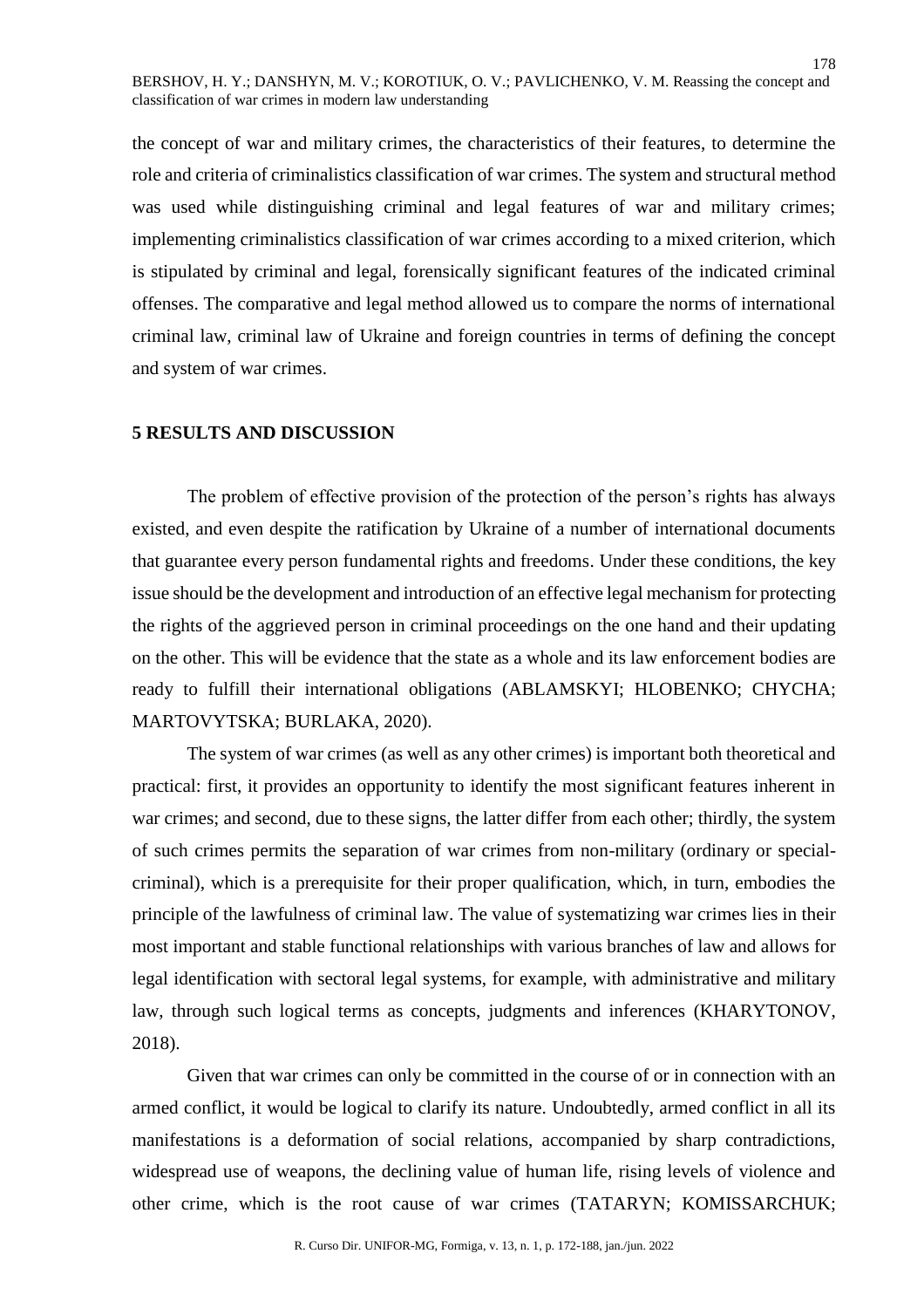DMYTRYK; MAISTRENKO; RYMARCHUK, 2021, p. 78). The investigation of criminal offenses always begins with a preliminary criminal and legal qualification of an illegal action. Accordingly, it is necessary to clearly distinguish between corpus delicti of criminal offenses and the qualifying features of socially dangerous actions. War crimes are no exception in this respect. That is the reason that a large number of research works is focused on elucidating the specifics for determining corpus delicti of military criminal offenses, their criminal and legal qualification, prosecution for their commission and sentencing.

The issue of conceptual definition of war crimes has been relevant for many years for all countries of the world. Therefore, the specified issues have repeatedly been the subject matter of research by both domestic and foreign scholars. In this context, if we want more fully and comprehensively to cover the features of war crimes, which emphasize their difference from other criminal offenses and allow us to formulate their definition, it is necessary to analyze both the legal interpretation of this type of crime and scientific developments in this area.

It should be separately emphasized that the international interpretation of war crimes differs significantly from its interpretation in the criminal legislation of Ukraine. In particular, Part 2 of the Art. 8 of the Rome Statute of the International Criminal Court (1998) states that «For the purpose of this Statute, "war crimes" means:

> (a) Grave breaches of the Geneva Conventions of 12 August 1949, namely, any of the following acts against persons or property protected under the provisions of the relevant Geneva Convention;

> (b) Other serious violations of the laws and customs applicable in international armed conflict, within the established framework of international law, namely, any of the following acts;

> (c) In the case of an armed conflict not of an international character, serious violations of article 3 common to the four Geneva Conventions of 12 August 1949, namely, any of the following acts committed against persons taking no active part in the hostilities, including members of armed forces who have laid down their arms and those placed hors de combat by sickness, wounds, detention or any other cause;

> (d) Paragraph 2 (c) applies to armed conflicts not of an international character and thus does not apply to situations of internal disturbances and tensions, such as riots, isolated and sporadic acts of violence or other acts of a similar nature.

> (e) Other serious violations of the laws and customs applicable in armed conflicts not of an international character, within the established framework of international law, namely, any of the following acts:

> (f) Paragraph 2 (e) applies to armed conflicts not of an international character and thus does not apply to situations of internal disturbances and tensions, such as riots, isolated and sporadic acts of violence or other acts of a similar nature. It applies to armed conflicts that take place in the territory of a State when there is protracted armed conflict between governmental authorities and organized armed groups or between such groups.

Having analyzed the above provisions, we can note that international law understands war crimes as violations of the laws and customs applied during armed conflicts both of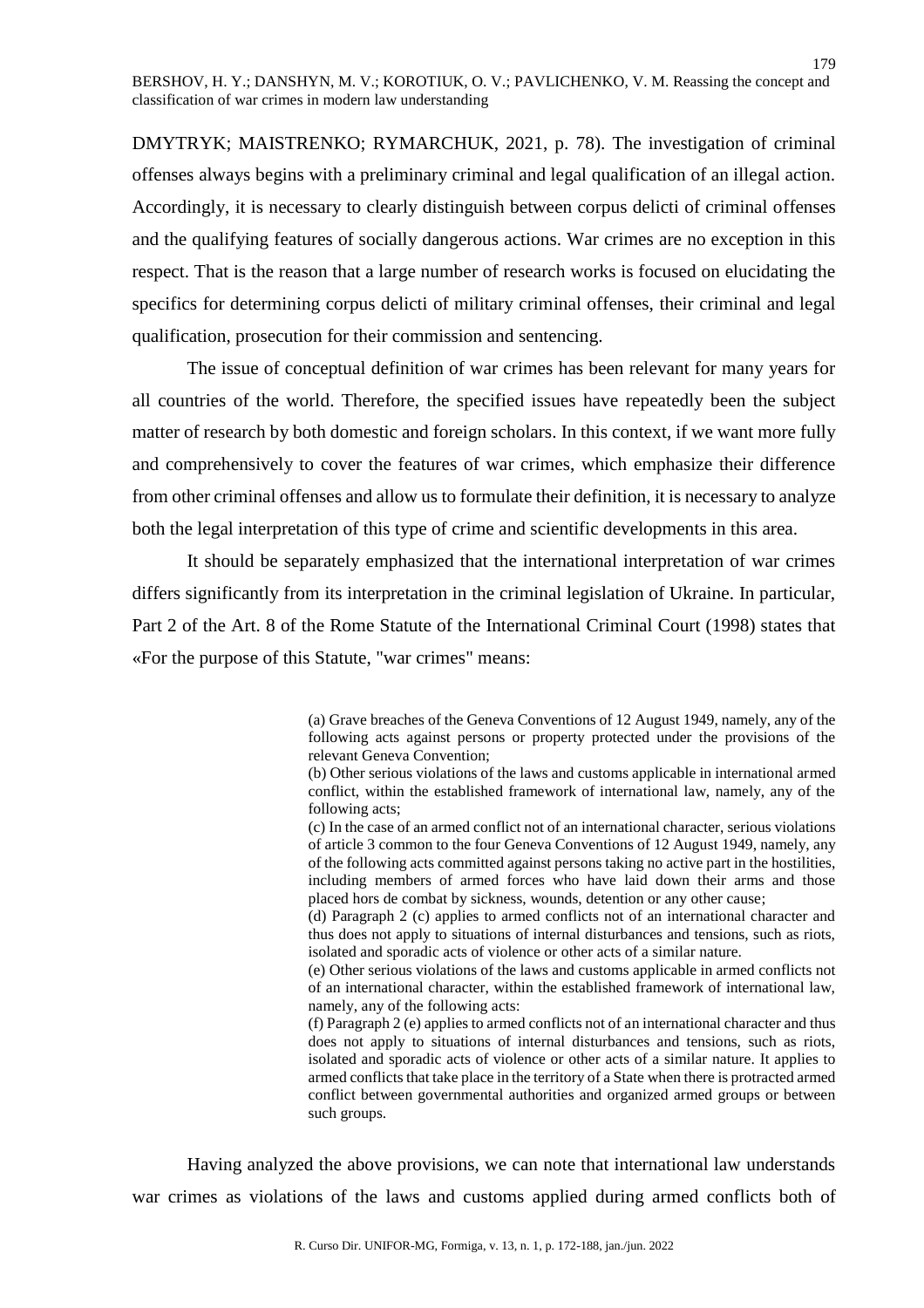international and non-international nature. To denote the indicated type of criminal offenses, the two terms "war crimes" and "military crimes" are used as synonymous. Moreover, the analysis of corpus delicti of criminal offenses recognized as war crimes demonstrates that they relate not so much to the violations of the procedure of performing active duty, but to the established rules of hostilities. This indicates that there is actually no definition of war crimes in international criminal law that is similar to domestic criminal law.

Similar conclusions can be reached as a result of the analysis of scientific positions of foreign scholars on determining the nature of war crimes. First of all, it should be noted that it is customary to distinguish a group of crimes called "international crimes" in the criminal law of many foreign countries, as well as in international criminal law. This group includes war crimes, genocide, crimes against humanity and aggression (FENRICK, 2015). At the same time, war crimes, according to the Office for the Prevention of Genocide and Responsibility for the Protection of the United Nations, are violations of international humanitarian law (treaty or common law), which entail individual criminal liability under international law. As a result, war crimes, unlike crimes of genocide and crimes against humanity, must always take place in the context of an armed conflict of international or non-international nature (WAR CRIMES, 2021).

This point of view is shared by L. Friedman (1999, p. 9-10), who, by studying the definition of war crimes and their use in international criminal tribunals, emphasizes that the definition of war crimes is limited by the requirement of "war" and a type of war. The scholar notes that war crimes are multifaceted category, which includes certain elements:

> 1) "crimes against peace", which consist in the beginning of an aggressive war in violation of treaties;

> 2) "crimes against humanity". But there is a qualifying phase in determining a crime against humanity – "before or during the war" – which implies that there must be a war or "armed conflict" somewhere before the concept of crimes against humanity can be applied;

> 3) "military crimes", i.e., cruel treatment with prisoners, civilians, unnecessary destruction, everything requires war.

If we want to qualify illegal actions as war crimes, they must have certain characteristics. In particular, the indicated type of criminal offenses must contain two main elements (WAR CRIMES, 2021):

> 1) the contextual element: "the action took place in the context of international and non-international armed conflict and was related to such an armed conflict"; 2) mental element: intention and knowledge both about the individual act and the contextual element.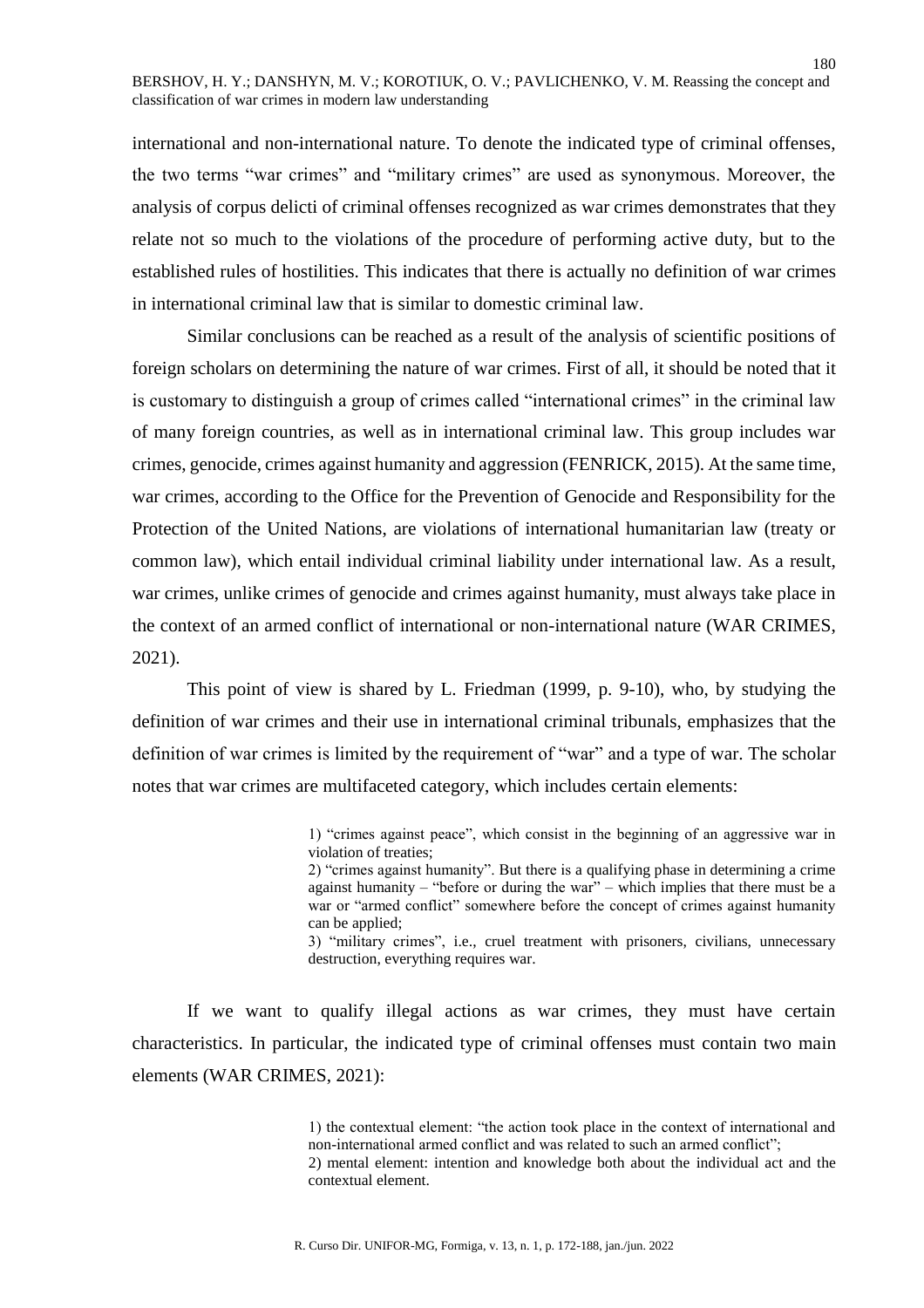One of the distinguishing features of war crimes is the lack of clearly defined stages of their commission. Studying the actus reus of the crime of aggression, N. Hajdin, (2021, p. 496) finds out the difference between the crime of aggression and the other three main crimes (genocide, crimes against humanity and war crimes). This difference is that the latter do not contain clear stages preceding criminal activity in their definitions, but include only one stage – execution. In each case, the illegal action related to criminal aggression must include an element of collectivity that involves at least two stages, namely the planning and execution of the act. It is clear from the above that war crimes involve only the stage of execution.

In order to clarify the essence of the concept of "war crimes" in details and comprehensively, it is necessary to pay attention to the consolidation of the specified term in the criminal law of certain states. In particular, the term of "war crime" in the United States is a technical expression of a violation of the law of war by any military or civilian person or persons. Every violation of the law of war is a war crime (Field Manual; United States of America Practice Relating to Rule 156 Definition of War Crimes). War crimes are defined as acts that violate the law of armed conflicts, i.e., norms established by common and conventional international law regulating the conduct of war, and which are generally recognized as war crimes. Acts constituting war crimes may be committed by the armed forces of the belligerent party or by persons belonging to civilians. The list of acts that should be considered as military is given in the provisions of the Commander's Handbook on the Law of Naval Operations of 1996 and are related to violations of the rules of conduct in international and non-international armed conflicts established by international treaties. With regard to crimes committed by the members of the armed forces, one of the main legal sources regulating the criminal and disciplinary liability of American servicemen is the Uniform Code of Military Justice of 1951 (KULKINA, 2016, p. 105), which is the legal framework that regulates all US military personnel. The UCMJ covers a variety of legal issues, starting from the detention and imprisonment of military personnel up to the rules related to Military Appelate Courts (the Uniform Code of Military Justice - UCMJ). However, the UCMJ does not provide an interpretation of the term of "war crimes".

According to Ya. S. Kulkina (2016, p. 105), the issues related to war crimes are not regulated by criminal codes (some of them do not have the criminal code at all) in the countries of the Anglo-American (USA, Great Britain, Ireland, Canada, Australia, New Zealand, etc.) and Romano-Germanic (Germany, France, Italy, Spain, Holland, Austria, Switzerland, etc.) law systems. Military criminal law in these countries has become a separate branch of law. At the same time, the legislation of this group of countries does not have a single approach to the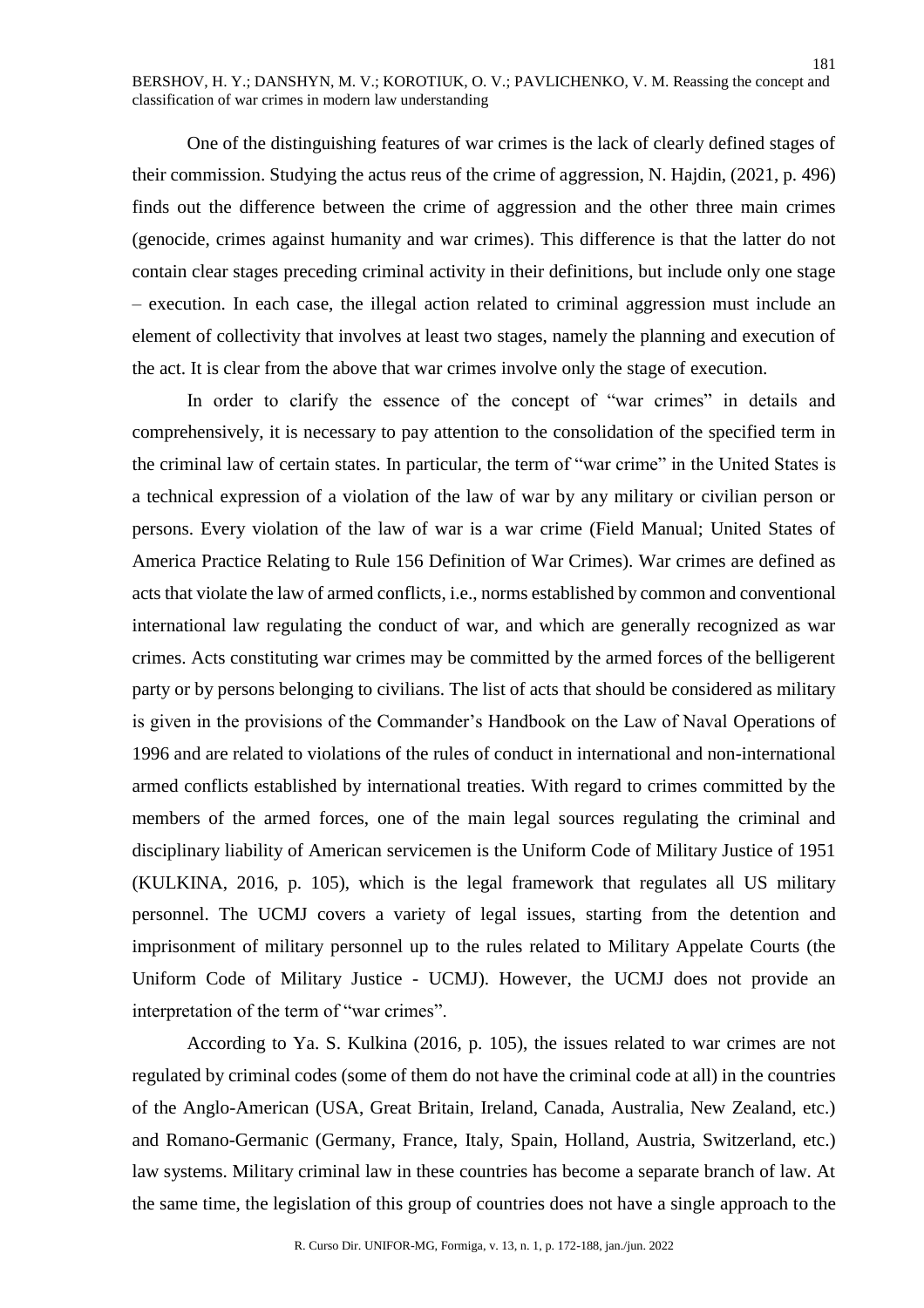definition of the term of "war crimes". In particular, the only source of military criminal law in the United Kingdom is the 2006-Armed Forces Act, which has no definition of "war crime"; France, where the main source of military criminal law is the Code de Justice Militaire, adopted in 2006, also has no definition of "war crime". Such a norm has been in force since 1957 only in Germany, where the Law on Liability for War Crimes (Wehrstrafgesetz), but the definition presented in this Law is very formal. According to § 2, an act provided by the Special Part of this Law is recognized as a war crime.

It is clear from the above that the issue of defining the concept of war crimes in criminal law is not settled in many countries of the Anglo-Saxon and continental legal systems; and war crimes in international criminal law are mainly limited to violations of rules and regulations during armed conflicts. The criminal and legal definition of "war crimes" is different in Ukraine, and acts that are called military (war or military crimes) in the international arena are related to military crimes. That is, the Criminal Code of Ukraine (hereinafter – the CC of Ukraine) provides criminal liability for committing two distinct groups of criminal offenses – war and military criminal offenses. Accordingly, the legislator distinguishes between war and military crimes.

The concept of war criminal offense is given in the Art. 401 of the CC of Ukraine, where war criminal offenses under Chapter XIX of the CC of Ukraine are criminal offenses against the statutory procedure of performing active duty, committed by the members of the armed forces, conscriptees and career reservists during reserve training. Part 2 of the specified Article lists the subjects of war criminal offenses, namely – servicemen of the Armed Forces of Ukraine, Security Service of Ukraine, State Border Guard Service of Ukraine, National Guard of Ukraine and other military formations formed in accordance with the laws of Ukraine, State Special Transport Service, The State Service for Special Communications and Information Protection of Ukraine, as well as other persons specified by law (CRIMINAL CODE OF UKRAINE, 2001). This indicates that the legislator enshrined main features in the definition of war criminal offenses – the object of war crimes (military service relations, namely the procedure of performing active duty) and an exhaustive list of subjects of committing this crime (SADOVA, 2021, p. 222).

Military crimes, as noted by T.S. Sadova (2021, p. 223-224), are serious large-scale violations of the laws and customs of war, provided by international law, are applied in terms of armed conflict and entail individual criminal liability under international criminal law. At the same time, the characteristics of the specified criminal offenses, which indicate their difference from war crimes, are the following: they occur within the state's plan or policy and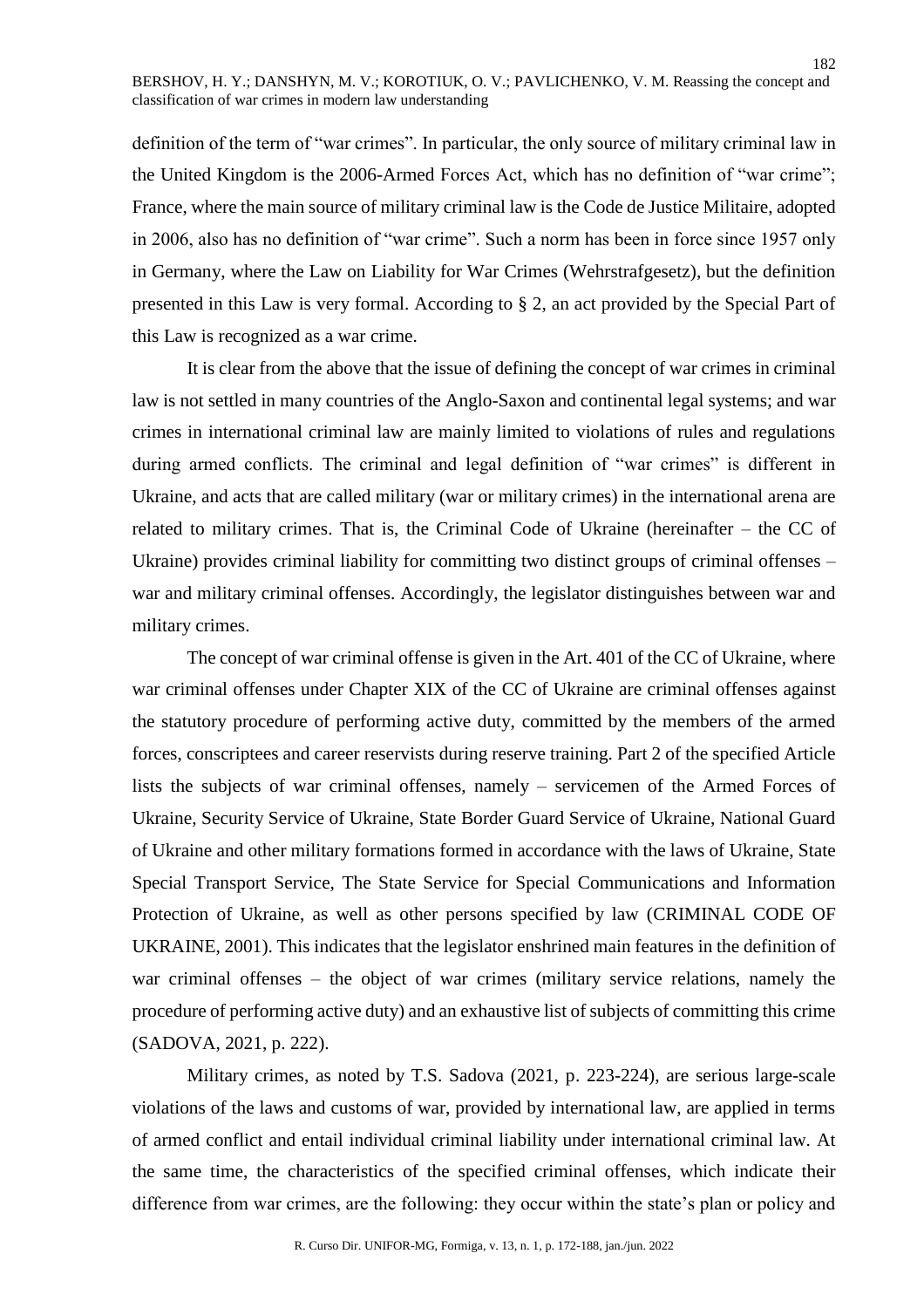this is their seriousness; are manifested in violation of the laws and customs of war, i.e. they encroach on the procedure established by international law for armed conflicts (both of international and non-international nature); they encroach on the interests of persons' security involved in armed conflict (both of international and non-international nature) protected by international law; they are possible only in the course or in connection with an armed conflict both of international and non-international nature; they violate the norms of international law; the subject can be both general inherent to all types of crimes against peace and security of mankind, and special – a combatant; the specific feature of the subjective aspect: along with the inherent to all crimes against peace and security of mankind features of intentional (regarding the action) and conscious (regarding the possibility of consequences of the action), it is necessary to state an additional analytical element concerning the perpetrator's perception of an armed conflict.

The statement made by Y. Dinstein (2016) in the context of the above, seems appropriate – "war crimes are acts that contradict to the Law on International Armed Conflict (LOIAC) and lead to criminal liability of persons who committed prohibited acts. It has been often argued in the past that "every violation of the law of war is a war crime". But such allegations have never found support in the real practice of the state. As it has been already noted by H. Lauterpacht "the authors of textbooks and sometimes military manuals and official statements were wrong on the side of comprehensiveness", "without trying to distinguish between violations of the rules of war and war crimes". It is now clear that only some serious LOIAC violations are claimed as war crimes".

War crimes and military crimes are actually distinct categories, although they may "partially intersect, since the object of military crimes involve violations of the laws or customs of war, and war crimes involve the procedure of performing active duty, which in turn may include the violation of laws and customs of war as a component" (SADOVA, 2021, p. 225). To ensure an effective pre-trial investigation of war crimes and to clarify all the circumstances to be proved, in addition to knowing the nature and characteristics of the specified category of criminal offenses, we need to know the specifics of the mechanism of their commission. This will assist to single out the main types of war crimes, which have natural features, taking into account of which contributes to the correct choice of the direction, means and methods of investigation. We talk about criminalistics classification of war crimes on the mixed criterion, which is stipulated by criminal and forensic significant features of the specified criminal offenses.

The United Nations offers to divide war crimes into (WAR CRIMES, 2021):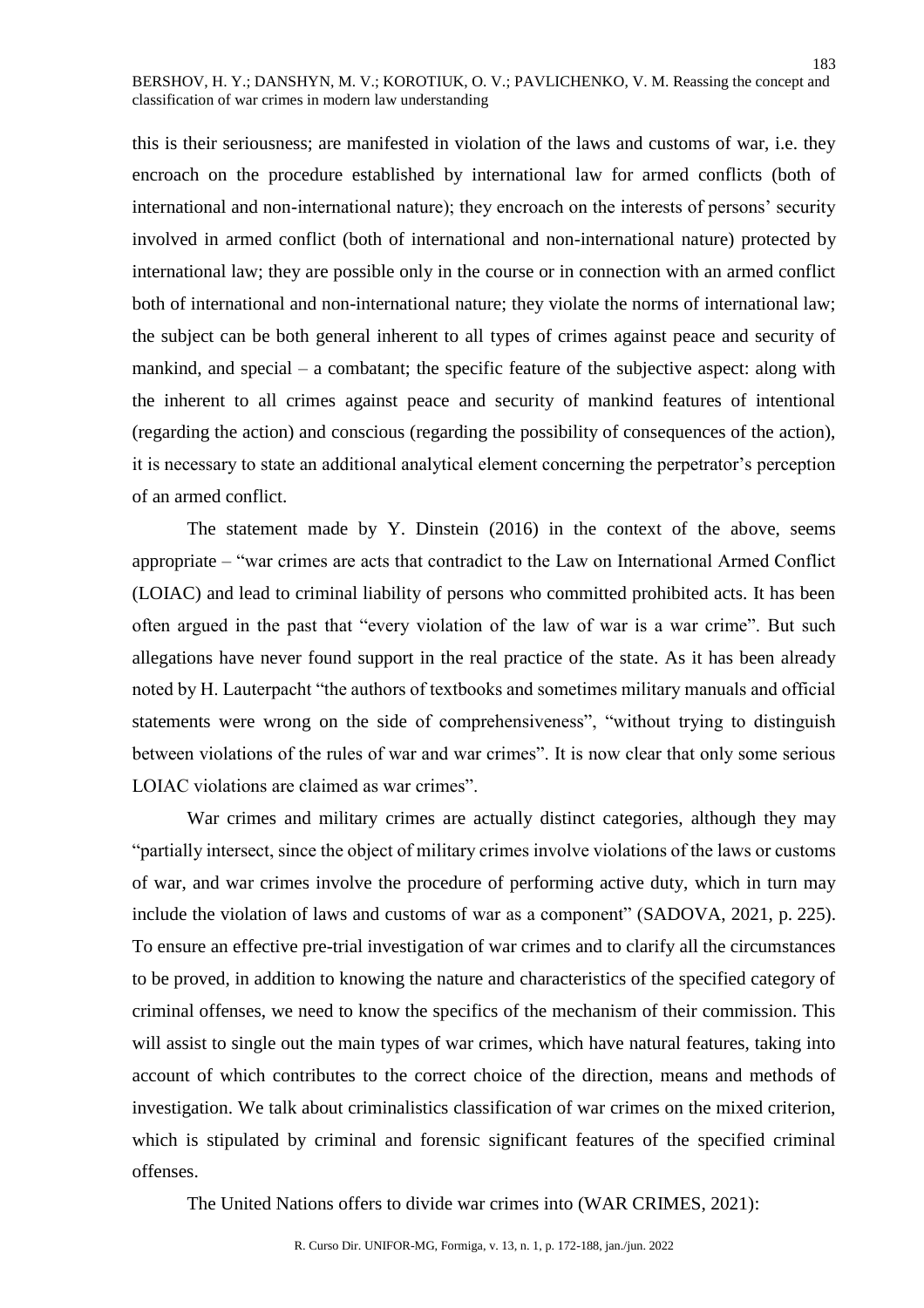(a) war crimes against persons in need of special protection; (b) war crimes against persons providing humanitarian aid and peacekeeping operations; (c) war crimes against property and other rights;

(d) prohibited methods of war pursuance;

(e) prohibited means of war pursuance.

And it cites as examples of prohibited actions: murder; injuries, ill-treatment and torture; hostage-taking; deliberate attacks on civilians; deliberate attacks on buildings dedicated to religion, education, art, science or charity, historical monuments or hospitals; looting; rape, sexual slavery, forced pregnancy or any other form of sexual abuse; conscription or enlistment of children under the age of 15 in the armed forces or groups or their use for active participation in hostilities.

In our opinion, the criminalistics classification of war crimes as one of the tools for forming the methodology of their investigation should be carried out according to such criteria as the offender's personality, direction, situation, methods of commission. In particular:

- 1) depending on the offender's traits, we distinguish war crimes committed by: servicemen of the Armed Forces of Ukraine; servicemen of the Security Service of Ukraine; servicemen of the State Border Guard Service of Ukraine; servicemen of the National Guard of Ukraine; servicemen of other military formations formed in accordance with the laws of Ukraine; servicemen of the State Special Transport Service; servicemen of the State Service for Special Communications and Information Protection of Ukraine; conscriptees during reserve training; career reservists during reserve training; accomplices of servicemen, conscriptees and career reservists; other persons defined by law;
- 2) according to the direction we distinguish violent war crimes; lucrative war crimes; war crimes related to damage and / or destruction or loss of property; crimes in the field of military service; crimes related to evasion of performing active duty; crimes related to violations of the rules of military service;
- 3) depending on the situation, we distinguish war crimes committed: in terms of the state of martial law; conditions of a special period, except the state of martial law; combat situation;
- 4) according to the method of commission there are war crimes committed by: noncompliance or violation of orders of the chief; harm to the life and health of a person;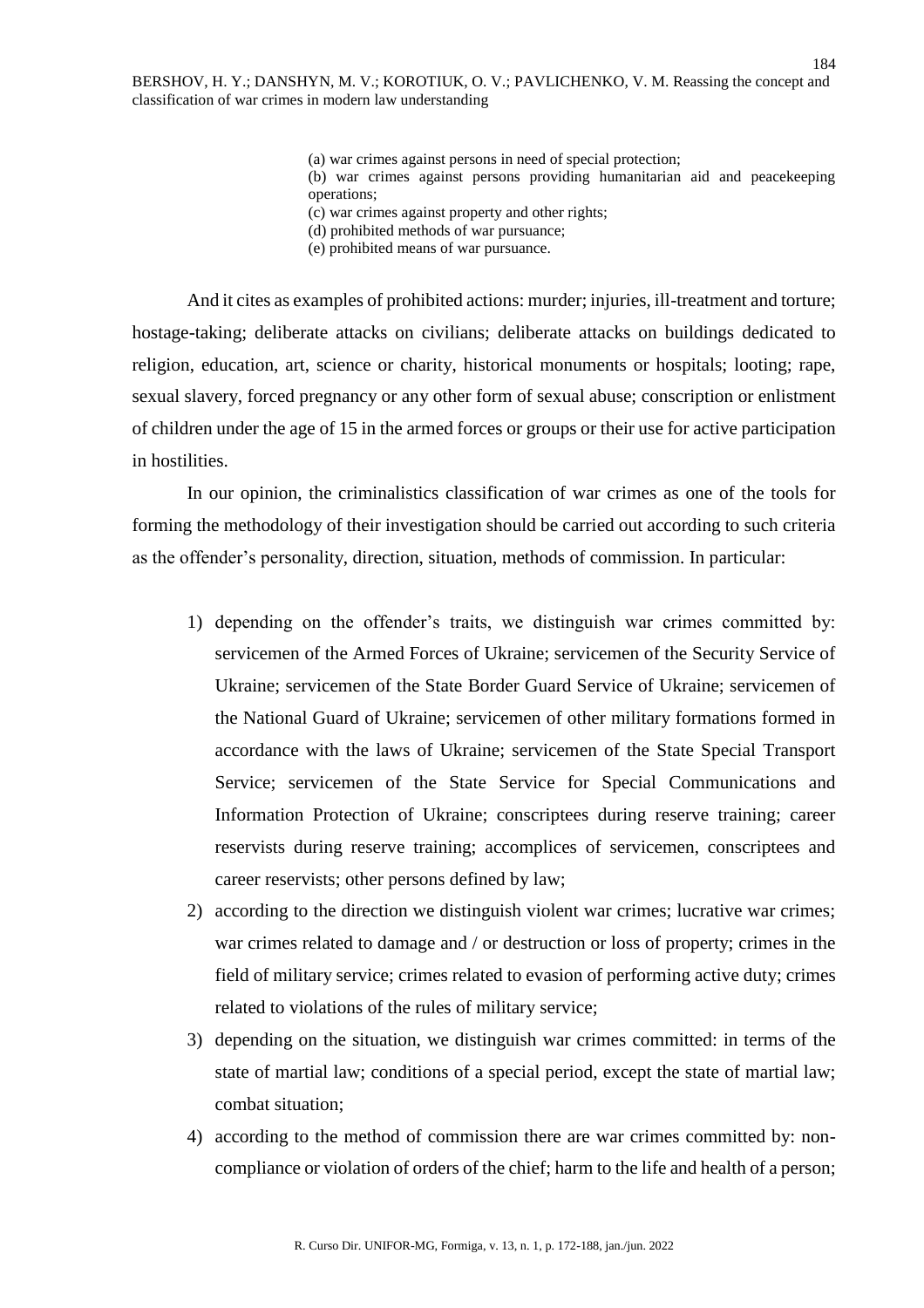plunder of military property; damage to military property; violation of the established rules for performing active duty; divulgation of defense information.

# **6 CONCLUSIONS**

Thus, an effective pre-trial investigation of war crimes is impossible without understanding the nature, criminal and legal features of the specified criminal offenses, as well as the specifics of the mechanism of their commission.

War crimes should be understood as criminally punishable actions that encroach on the established procedure for performing active duty and are committed by the members of the armed forces, conscriptees and career reservists during reserve training, as well as their accomplices and other persons specified by law.

War crimes and military crimes are different, though interrelated categories. Certain war crimes may be committed under the state of martial law or combat situation, thereby combining the characteristics of military crimes.

The classification of war crimes allows the formation of appropriate forensic techniques, as well as to make the correct direction, means, tactics and investigation plan. It has been offered to classify war crimes according to a mixed criterion, which is determined by criminal and legal, forensic significant features of these criminal offenses, namely – the characteristics of the offender's personality, direction, situation and methods of commission.

# **REFERENCES**

AARONSON, Ely; SHAFFER, Gregory. Defining Crimes in a Global Age: Criminalization as a Transnational Legal Process. **Law & Social Inquiry***,* v. 46, n. 2, May 2021, p. 455-486. DOI: [https://doi.org/10.1017/lsi.2020.42.](https://doi.org/10.1017/lsi.2020.42)

ABLAMSKYI, Serhii; HLOBENKO, Hennadii; CHYCHA, Ruslan; MARTOVYTSKA, Olena; BURLAKA, Iryna. Ensuring Protection of the Rights of the Aggrieved Person in Criminal Proceedings through the Prism of Requirements of International Law Acts. **Journal of Legal, Ethical and Regulatory Issues,** v. 23, n. 1, p. 1-7. Available at: [https://www.abacademies.org/articles/Ensuring-protection-of-the-rights-of-the-aggrieved](https://www.abacademies.org/articles/Ensuring-protection-of-the-rights-of-the-aggrieved-person-1544-0044-25-SI-540.pdf)[person-1544-0044-25-SI-540.pdf.](https://www.abacademies.org/articles/Ensuring-protection-of-the-rights-of-the-aggrieved-person-1544-0044-25-SI-540.pdf)

BASOGLU, [Cengiz](https://pubmed.ncbi.nlm.nih.gov/?term=Basoglu+C&cauthor_id=25385466) *et al*. A magnetic resonance spectroscopy study of antisocial behaviour disorder, psychopathy and violent crime among military conscripts. **Acta Neuropsychiatrica***,* v. 20, n. 2, p. 72-77, Apr. 2008. DOI: 10.1111/j.1601-5215.2008.00271.x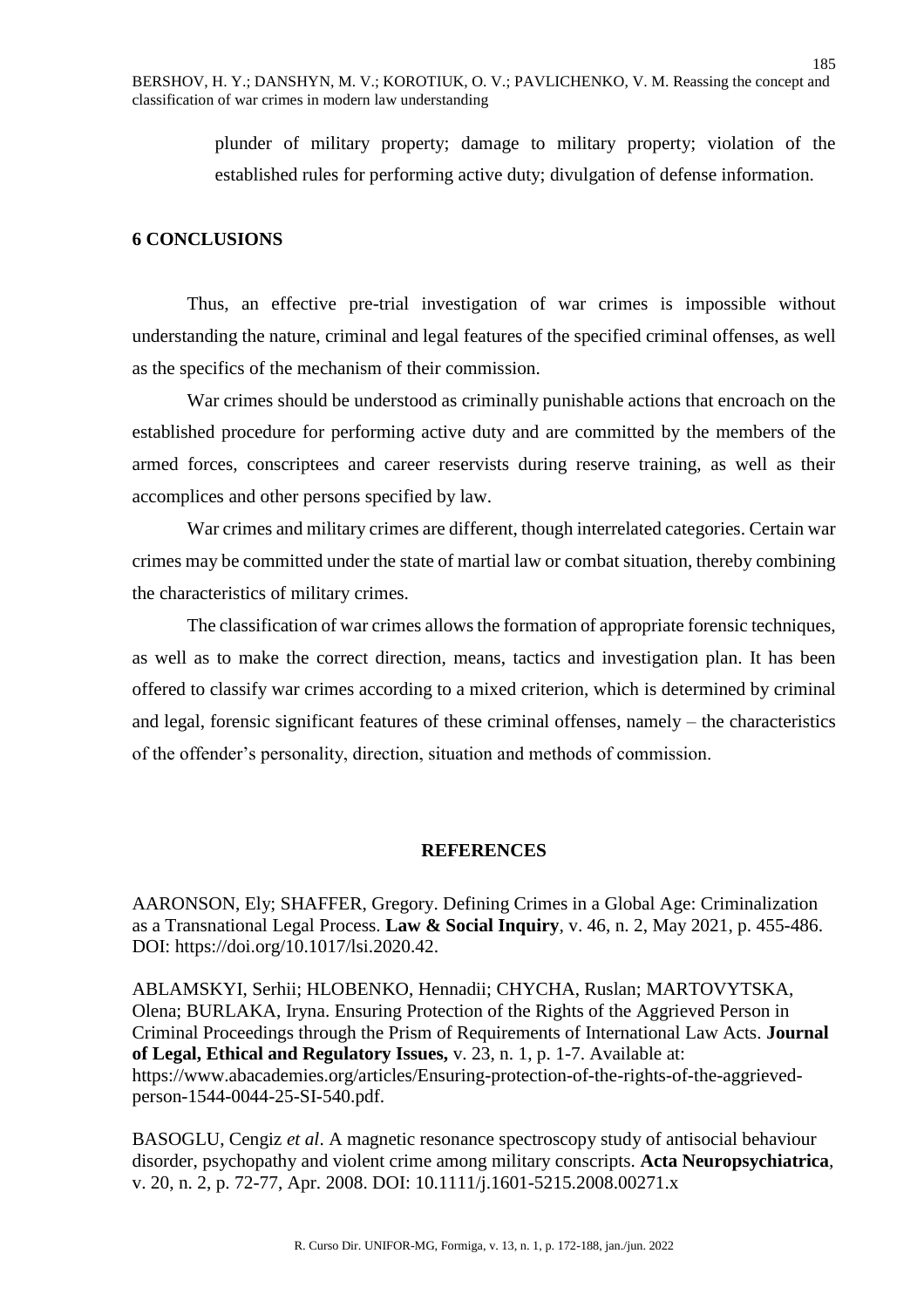BІLOUS, I. Introduction of the Newest Identity Documents into Circulation as a State Solution for Ensuring National Security in Ukraine. **Scientific Herald of the National Academy of Internal Affairs**, v. 107, n. 2, p. 40-50, 2018. Available at: https://scientbul.naiau.kiev.ua/index.php/scientbul/article/view/850.

CHEAH, W. L. Dealing with Desertion and Gaps in International Humanitarian Law: Changes of Allegiance in the Singapore War Crimes Trials. **Asian Journal of International Law***,* v. 8, n. 2, p. 350-370, 2018. DOI: 10.1017/S2044251316000308.

CHEHTMAN, [Alejandro.](https://www.cambridge.org/core/search?filters%5BauthorTerms%5D=ALEJANDRO%20CHEHTMAN&eventCode=SE-AU) Revisionist Just War Theory and the Concept of War Crimes. **Leiden Journal of International Law**, v. 31, n. 1, p. 171-194, 2018. DOI: 10.1017/S0922156517000498

CUSTOMARY IHL DATABASE (n.d.). **United States of America Practice Relating to Rule 156. Definition of War Crimes***.* Available at: [https://ihl-databases.icrc.org/customary](https://ihl-databases.icrc.org/customary-ihl/eng/docs/v2_cou_us_rule156)[ihl/eng/docs/v2\\_cou\\_us\\_rule156.](https://ihl-databases.icrc.org/customary-ihl/eng/docs/v2_cou_us_rule156)

DAVYDENKO, V. **Methods of investigation into absence without leave from a military unit or place of service**. (Ph.D. dissertation) - National Academy of Internal Affairs, Kyiv, 2015.

DECREE OF THE PRESIDENT OF UKRAINE. **On the decision of the National Security and Defense Council of Ukraine of September 14**, 2020 "On the National Security Strategy of Ukraine" of 14 September 2020, No 392/2020. Available at: https://zakon.rada.gov.ua/ laws/show/392/2020?lang=en#Text.

DEPARTMENT OF THE ARMY FIELD MANUAL. **The Law of Land Warfare**. July 1956. Available at: https://www.loc.gov/rr/frd/Military\_Law/pdf/law\_warfare-1956.pdf.

DINSTEIN, [Yoram.](https://www.cambridge.org/core/search?filters%5BauthorTerms%5D=Yoram%20Dinstein&eventCode=SE-AU) **War crimes, orders, command responsibility and defences**. In The Conduct of Hostilities under the Law of International Armed Conflict (p. 298-331). Cambridge: Cambridge University Press, 2016. DOI: 10.1017/CBO9781316389591.011.

FENRICK, William J. Military Self-Interest in Accountability for Core International Crimes Morten Bergsmo and Tianying Song (eds). **International Review of the Red Cross**, v. 97, n. 900, p. 1503-1506, Dec. 2015. DOI: [https://doi.org/10.1017/S1816383116000278.](https://doi.org/10.1017/S1816383116000278)

FRIEDMAN, Leon. Definition of War Crimes and Their Use in the International Criminal Tribunals for the Former Yugoslavia and Rwanda. **Hofstra Law & Policy Symposium**, v. 3, n. 9, p. 9-14, 1999. Available at: https://scholarlycommons.law.hofstra.edu/ faculty\_scholarship/471.

GOVINFO. **War Crimes Act of 1996.** Section 2441. Available at: https://www.govinfo.gov/ app/details/USCODE-2015-title18/USCODE-2015-title18-partI-chap118-sec2441/summary.

HAJDIN, [Nikola R.](https://www.cambridge.org/core/search?filters%5BauthorTerms%5D=Nikola%20R.%20Hajdin&eventCode=SE-AU) The actus reus of the crime of aggression. **Leiden Journal of International Law***,* v. 34, n. 2, p. 489-504, 2021. DOI: [https://doi.org/10.1017/S09](https://doi.org/10.1017/S0922156521000042) [22156521000042.](https://doi.org/10.1017/S0922156521000042)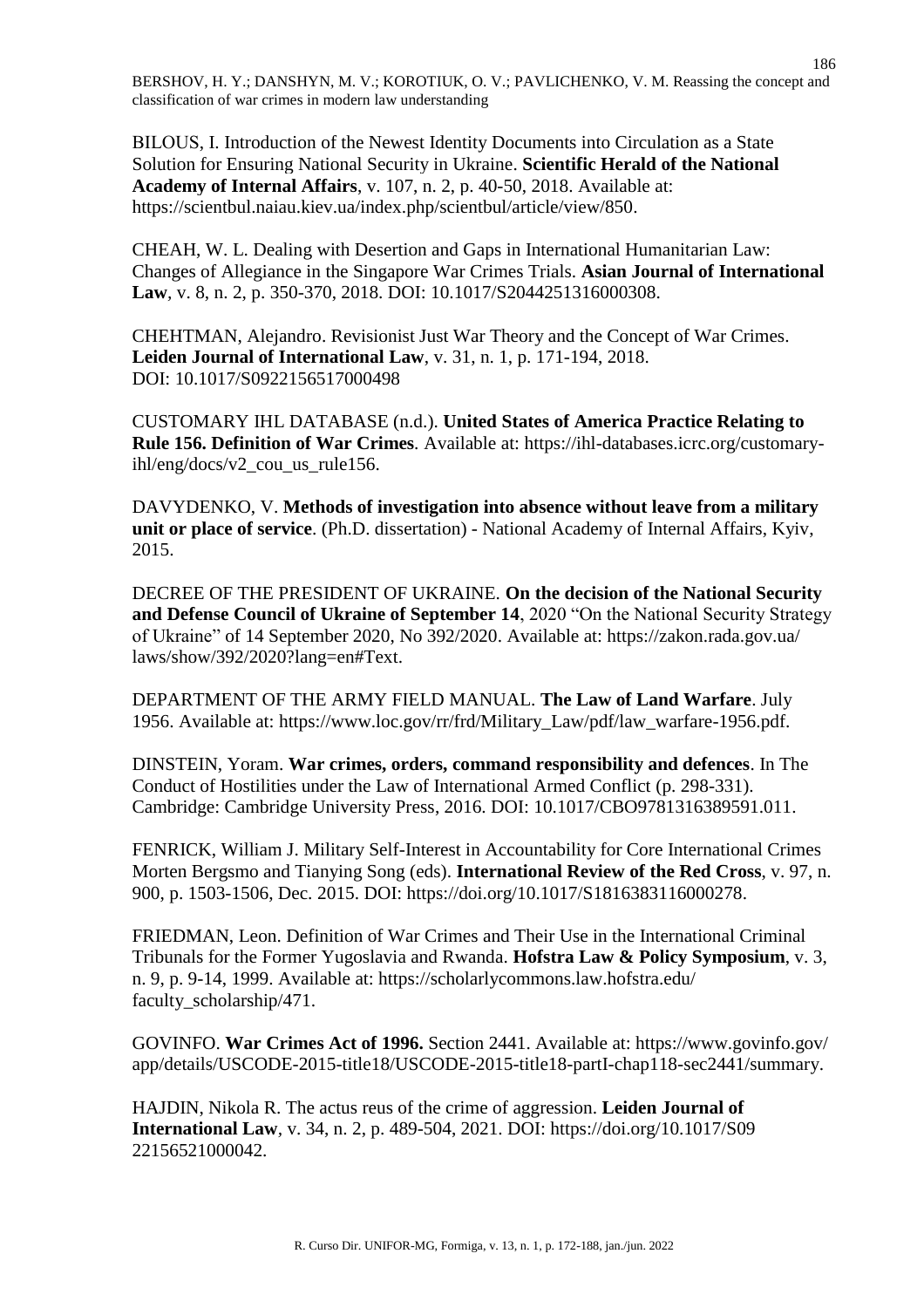INTERNATIONAL CRIMINAL COURT. Rome Statute of the International Criminal Court, done at Rome on 17 July 1998, in force on 1 July 2002. **Treaty Series**, v. 2187, n. 38544, Depositary: Secretary-General of the United Nations, 2011. Available at: https://www.icccpi.int/resource-library/documents/rs-eng.pdf.

KARPENKO, M. I.; MATVIYCHUK, V. K. (ed.). **War crimes**: questions of theory, legislation and practice. ZVO "National Academy of Management", 2019.

KHARYTONOV, S. O. **Military crimes**: meaning, system and qualification problems. (D.Sc. dissertation). Yaroslav Mudryi National Law University, Ministry education and science of Ukraine, Kharkiv, 2019.

KHARYTONOV, S. О. Military crimes in the system of criminal legislation of Ukraine. **Law and Safety**, v. 68, n. 1, p. 25-30, 2018. DOI: https://doi.org/10.32631/pb.2018.1.03.

KULKINA, Ya. S. Comparative Characteristics of Military Crimes in Ukraine and Foreign Countries (by the example of the art. 414 of the Criminal Code of Ukraine). **Forum Prava**, n. 5, p. 103-109, 2016. Available at: [http://nbuv.gov.ua/UJRN/FP\\_index.htm\\_2016\\_5\\_19.](http://www.irbis-nbuv.gov.ua/cgi-bin/irbis_nbuv/cgiirbis_64.exe?I21DBN=LINK&P21DBN=UJRN&Z21ID=&S21REF=10&S21CNR=20&S21STN=1&S21FMT=ASP_meta&C21COM=S&2_S21P03=FILA=&2_S21STR=FP_index)

LUTSIV, M. Z. **The specificity of the pre-trial investigation of crimes against the established order of military service (Articles 407-409 of the Criminal Code of Ukraine)**. (Ph.D. dissertation) - National Law University named after Yaroslav Mudryy, Ministry of Education and Science of Ukraine, Kharkiv, 2020.

MARCHESI, Diletta. The War Crimes of Denying Judicial Guarantees and the Uncertainties Surrounding Their Material Elements. **Israel Law Review***,* v. 54, n. 2, p. 174-204, 2021. DOI: [https://doi.org/10.1017/S0021223721000030.](https://doi.org/10.1017/S0021223721000030)

MILITARYBENEFITS.INFO (n.d.). **The Uniform Code of Military Justice***.* Available at: [https://militarybenefits.info/uniform-code-of-military-justice/.](https://militarybenefits.info/uniform-code-of-military-justice/)

NIKOLAIENKO, T. B. **Theoretical and legal principles of infliction and execution of the special punishments to servicemen.** (D.Sc. dissertation) - State Research Institute of the Ministry of Internal Affairs of Ukraine, Kyiv; University of the State Fiscal Service of Ukraine, Irpin, 2019.

PASHCHENKO, Ye. M. **Criminological features and prevention of violent crime among servicemen.** (Ph.D. dissertation). Karazin Kharkiv National University, Ministry of Education and Science of Ukraine, 2021.

PONS, [William I.;](https://www.cambridge.org/core/search?filters%5BauthorTerms%5D=William%20I.%20Pons&eventCode=SE-AU) LORD, Janet E.; STEIN, [Michael Ashley.](https://www.cambridge.org/core/search?filters%5BauthorTerms%5D=Michael%20Ashley%20Stein&eventCode=SE-AU) Disability, Human Rights Violations, and Crimes against Humanity. **American Journal of International Law***,* v. 116, n. 1, p. 58-95, 2021. DOI: [https://doi.org/10.1017/ajil.2021.41.](https://doi.org/10.1017/ajil.2021.41)

SADOVA, T. S. On the question of the relationship of war and military crimes in international and national law. **[Constitutional](http://pd.onu.edu.ua/index) State***,* n. 42, p. 220-228, 2021. DOI: [https://doi.org/10.18524/2411-2054.2021.42.232433.](https://doi.org/10.18524/2411-2054.2021.42.232433)